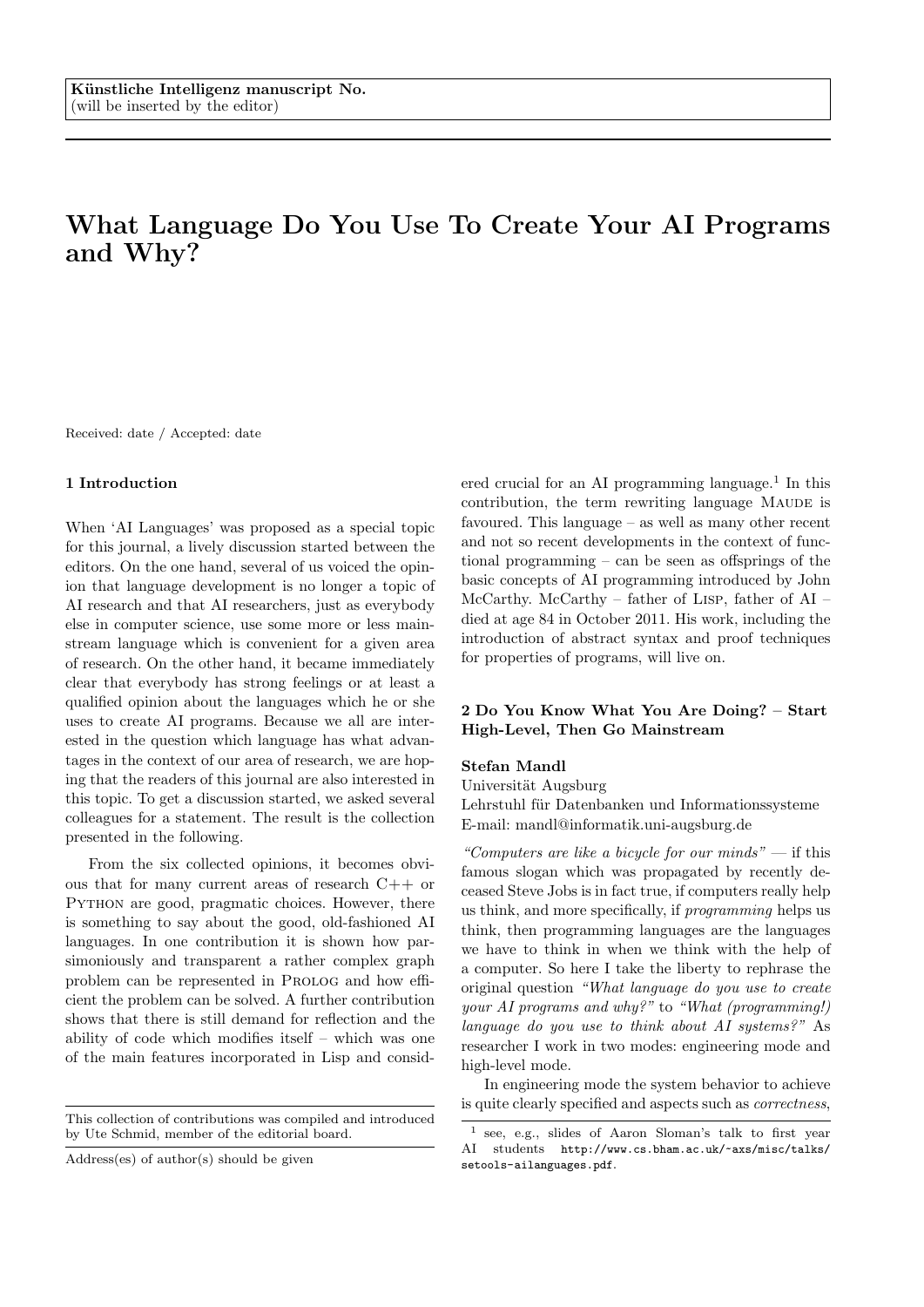2

reliability, and performance are central when thinking about AI systems. Consequently, in engineering mode I use tools and languages that any engineer of any field of Computer Science would use: C(++), Java, SQL, IDEs, . . . , and most important: libraries!

In high-level mode on the other hand, the behavior to achieve often is only a vague idea, sometimes in the form of a list of 'what-if' questions. Then aspects like fast prototyping, high-level abstractions, meta level programming and conciseness are important. The shorter the program the better, as short programs are easier to modify. In such situations I often use LISP or PROLOG for the first shot of the system. Both Lisp and Pro-LOG share the property of being homoiconic languages (Programs are written in the form of a data structure the language supports well; i.e. lists in Lisp and first-order terms in PROLOG), which allows for stunning meta-programming facilities right out of the box. Modest datasets can be represented and manipulated directly in source code alongside the algorithms and by using features such as the very powerful Lisp macros, the programming language literally can be tailored to the problem at hand. Ideally a domain specific language would emerge that would be well suited to implement the desired behavior. Sadly enough we do not live in an ideal world and henceforth, as the program matures, at least in my projects, LISP and PROLOG tend to show their weaknesses. As LISP and PROLOG are rarely used these days, it is difficult to share the program with colleagues. When the system is developed in the context of an industrial research project, industrial partners usually have very specific constraints regarding the implementation language. But even when building researchonly prototypes, sooner or later one usually misses a certain library or framework ("the demo looks great now, so let's run it on our Tomcat server"). For me this is the time to think about re-implementation in a more mainstream programming language. One could regard this as a waste of time, but I found that usually re-implementation is not a bad idea for a prototype that has been created in a hurry.

Let me illustrate this approach by the following example. For my thesis about handling unconsidered contexts of formalized knowledge [1], initially I had a lot of different ideas involving Genetic Algorithms, Machine Learning, and Logic Programming. The first prototype implementation was created using Lisp. Lisp's powerful object system (Clos) allowed me to write very general algorithms that worked across different domains like planning, and answer set programming. Soon enough I had developed a bunch of macros for setting up and integrating new problem domains. Sure some external tools had to be integrated by using implementation specific constructs for hooking up to external operating system processes, but I got quite far. Until I reached the point where I wanted to create a demo for coping with unconsidered context in an image classification scenario. There, the use of external tools became more and more painful, until I finally decided that it is time to re-implement the algorithms in Java. Starting an implementation from a working prototype is much easier than starting from scratch and most importantly, I had already figured out all the algorithms and which data structures I wanted to use in the new version. The re-implementation only took a few weeks (part time, as I had other duties as well), and to this day I never looked at the LISP version again.

So starting at a high level and then going mainstream turned up to be the right approach for me. I'm in no position to recommend this approach to anyone else. Probably one could also think a lot first, work it all out on paper and then implement it, or one's mind is simply tuned to think in Java. But for me, as I want the computer as a bicycle for  $my$  mind, starting highlevel and then going mainstream is the way to go when building systems I initially do not fully understand.

#### References

1. Mandl, Stefan: Erschließung des unberücksichtigten Kontexts formalisierten Wissens. In: Künstliche Intelligenz 23 (2009), Nr. 1, S. 60-62

## 3 The Zest for Prolog Programming

## Helmar Gust

Institute for Cognitie Science University of Osnabrück E-mail: hgust@uos.de

## 3.1 Introduction

When invented in the early seventies Prolog was a real breakthrough in programming paradigms. It was conceptually developed by Alain Colmerauer built on a logical basis suggested by Robert Kowalski followed by a first implementation by Philippe Roussel [1]. The next milestone was David Warren's method of compiling logic programs into native code of a virtual machine [2]. Moreover, this work established the standard Prolog syntax used in the legendary DEC 10 implementation, which essentially is used until today. Based on the 1965 advancement in automatic theorem proving technology [3] Prolog uses very basic but powerful principles: unification and a very simple version of resolution. This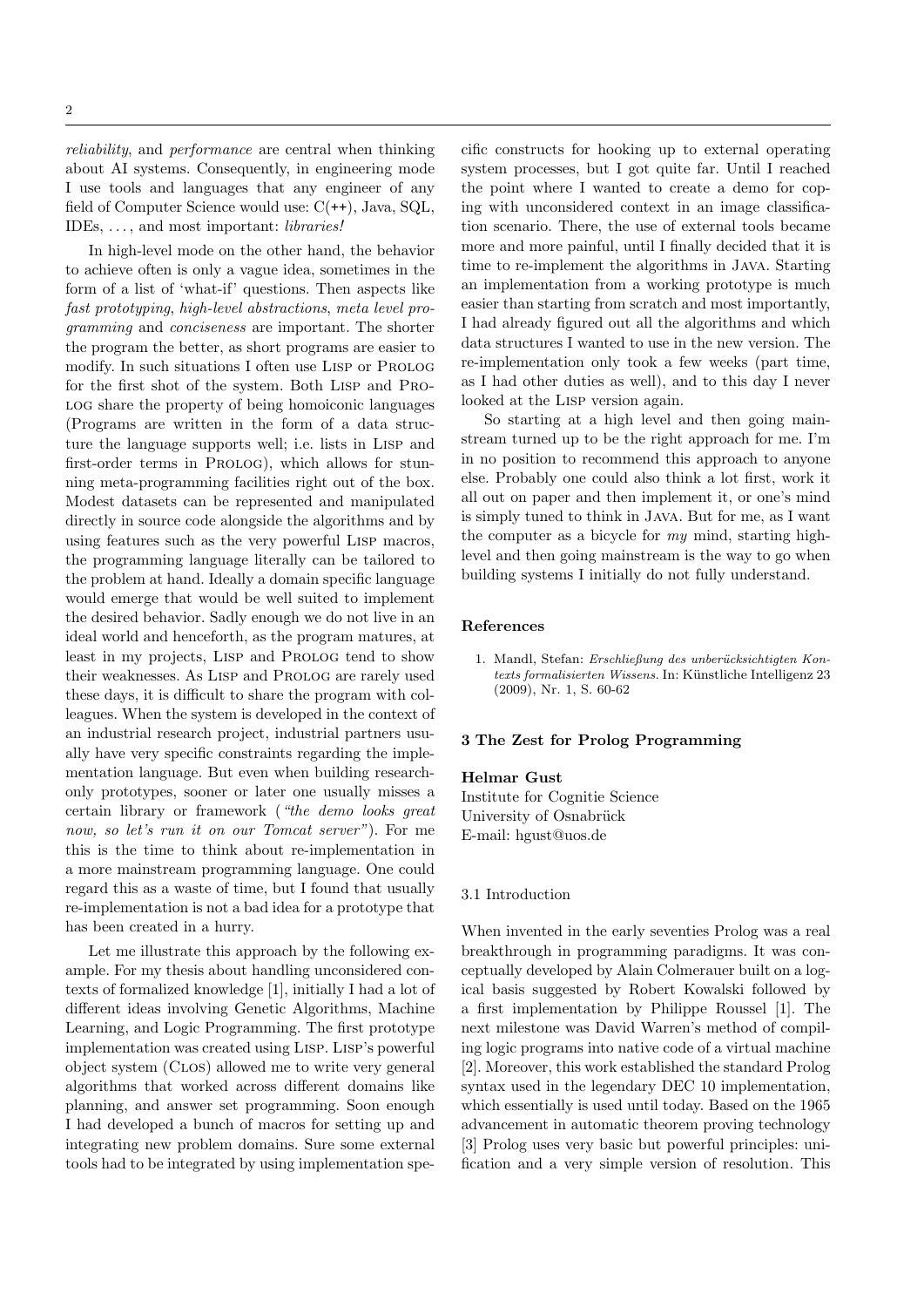ensures that Prolog programs have a logical and a procedural interpretation.

This together with the fact that the core of Prolog can be implemented in a very efficient way enables the usage of Prolog as a general purpose programming language, although it was originally invented for a quite restricted field of application: The implementation of grammars.

In the early eighties the Fifth Generation Computer Systems (FGCS) initiative of the MITI (Japanese Ministry of International Trade and Industry) pushed the logic programming paradigm and tried to develop special hardware that runs logic programs as native code [4]. The goal to establish a new computer hardware/ software paradigm failed mainly for two reasons:

- 1. Progress in general purpose hardware was so fast that it easily outperformed all types of specialized hardware like the FGCS developments, but also the Lisp machines.
- 2. The choice for concurrent logic programming [5] with committed choice turned out to be not a clean enough concept. Progress in constraint based programming opened a different direction of giving logic programming a cleaner basis.

Constraint Logic Programing had become a popular issue. This is not restricted to Prolog or extending Prolog with solvers for constraint satisfaction problems (CSPs). Solving CSPs has become an own field of research and there are many approaches based on different host languages [6].

#### 3.2 Essential Prolog Features

There are still a lot of groups working with Prolog, but in the application domain Prolog seems to live only in niches (e.g. Watson uses Prolog for NLP [7]).

I think that nowadays Prolog is underestimated. The essential features that fascinated me from the beginning in developing programs in Prolog are:

- 1. Logical variables: do not bother about variable assignment, Prolog will do it for you (except inside negations).
- 2. Weak typing: don't bother about types, every type of data may occur everywhere.
- 3. Flat and modular program structures: every clause has its own semantics (except in the context of cut).
- 4. Few and transparent evaluation principles (like unification and backtracking search).
- 5. Clean interface to add additional functionality like solvers for different CSP domains.
- 6. Weak discrimination between data and code: build data and evaluate it as code without extra transformations.
- 7. incremental compilation and decompilation (assert and retract clauses dynamically).

## 3.3 Some Experiences with Prolog

Of course, the relation of a programmer to a programming language is largely determined by the individual history and experience. So I would like to present here two experiences of mine that somehow shed some light on the reasons for my zest for programming in Prolog.

I remember my first contact with Prolog trying out Micro Prolog<sup>2</sup> on a CPM machine. For those who are too young to have come across such a computer: less than 64 KB of memory, a 1MHz 8 Bit processor, only floppies as mass storage. Micro Prolog reached not much more than 100 inferences per second on such a machine. We tried reimplementing a natural language question answering application (we developed in  $Simula<sup>3</sup>$  on the IBM VM/370 mainframe of the computer center; some thousand lines of code).

We were deeply impressed by the compactness of the Prolog code the performance of the program and the ease of reimplementing the basic functionality of our system: for tasks that run for minutes on the mainframe the Micro Prolog program reacted nearly immediately. We had the impression that if we had used Prolog from the beginning on the project we would have saved dozens of month of hard programming work. To get familiar with this strange new programming paradigm I deconstructed Micro Prolog and implemented my own extended Prolog system.

Another more general and very typical situation I faced several times is the following: A student has to write a Bachelor thesis and wants to use some standard AI methods in an application field, e.g. planning. The student is familiar with Java, since they learn Java in the first semester and with Prolog later they do not really get familiar. At the end she comes up with an implementation of a planning algorithm in Java and some little application: all together about a thousand lines of code. The program works more or less well, but the student dramatically underestimated the implementation effort, because she had to implement all the data-structures and the unification procedure and she had to handle non-determinism by her own. Moreover, the program was flawed and couldn't handle a lot

<sup>2</sup> a small Prolog using a Lisp like syntax. Some times I yearn for such a minimalistic language.

<sup>3</sup> One of the first object oriented programming languages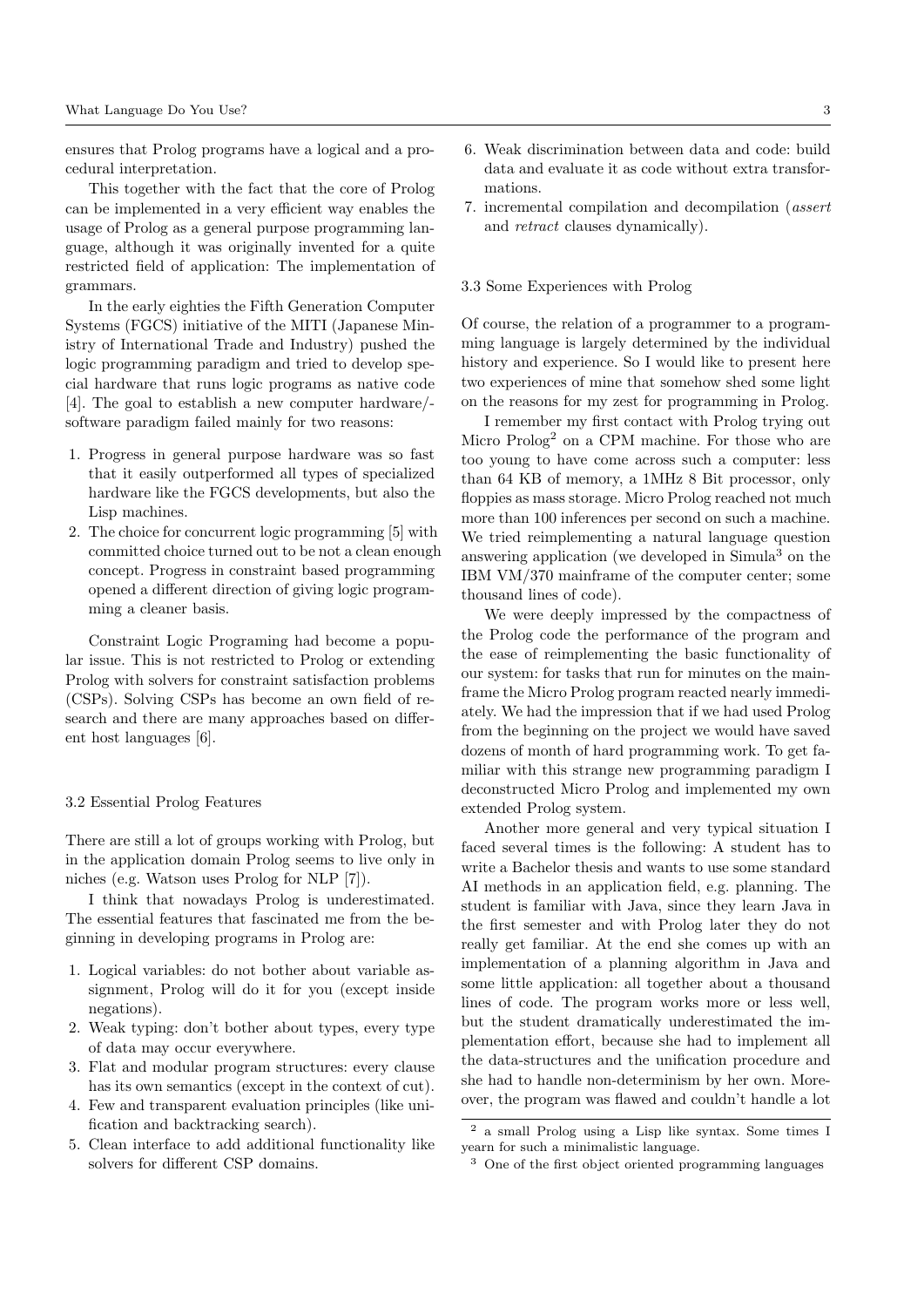of cases correctly. My remark "in Prolog it would have been thirty lines of code and it would have worked" was of course quite frustrating for her. Whenever one needs unification and/or nondeterminism it is quite hard to implement this from the scratch.

## 3.4 A Challenging Example

As a small but challenging example the reader might have a look at the following problem computing hamiltonian paths in graphs wrapped in the following  $task<sup>4</sup>$ . "Write a program that computes all possibilities to run a cooling duct through a computer center touching all rooms which belong to the computer center exactly once, respecting the give intakes and outlets. Rooms are organized in a grid and there are rooms which do not belong to the computer center." A Prolog solution can be found in [8]. It nicely shows how modular and well structured a solution can be. Nearly all the code in simply specifying the problem. The solver itself is four lines of trivial code<sup>5</sup>. It uses nearly all the features of Prolog listed in the above list. The solution process is quite efficient. It runs in 25 seconds for the original problem on Eclipse Prolog on my MacBook Pro<sup>6</sup>. I wonder if there is any implementation in another programming language that allows such an abstract specification of the problem and the solver and that turns out to be comparable efficient. Further more, what is quite striking: The solution is even much more general than requested by the requirements, since it is able so solve the problem without any change in case of multiple intakes and outlets.

## 3.5 Conclusion

The classical competitor having some of the mentioned features is, of course, Lisp, but in Lisp there are no logical variables, no unification, no non-determinism. Function definitions tend to be mountains of parantheses. Of course, there are modern alternatives like Python (weak typing and nice data structures), ML and Haskell (type inferences), and PHP (something like weakly typed C for Web interfaces), and I use all of these in special cases. But if it comes to attack a new problem that is not strongly related to building a user interface, then my first try is Prolog.

There are a lot of things I have to criticizes in the standard Prolog implementations, things where life could be made easier in writing Prolog programs.

- The intermixture of procedural and logical semantics of clauses has some shortcomings (purely declarative code can sometimes be evaluated more efficiently while losing the procedural interpretation).
- Need for more flexible standard input (it is quite boring to write complex code to simple read a natural language sentence).
- Lack of a functional sub-language (although there are approaches to compile functional code to Prolog [9]).

Nevertheless, for people like me who somehow internalized the logic programming paradigm solving problems practically means writing Prolog programs.

## References

- 1. A. Colmerauer, P. Roussel, in III, CACM Vol.33, No7 (1993), pp. 37–52
- 2. D.H. Warren, An abstract prolog instruction set. Technical note, Artificial Intelligence Center @ SRI (1983)
- 3. J.A. Robinson, Journal of the Association for Computing Machinery 12(1), 2341 (1965)
- 4. P. Rouchy, TeamEthno Online Issue 2, 85 (2006). June 2006
- 5. E. Shapiro, ACM Computing Surveys 21(3), 412510. (1989)
- 6. F. Rossi, P. van Beek, T. Walsh (eds.). Handbook of Constraint Programming (Elsevier, 2006)
- 7. A. Lally, P. Fodor. Natural language processing with prolog in the ibm watson system (2011). URL http://www.cs.nmsu.edu/ALP/2011/03/ natural-language-processing-with-prolog-in-the-ibm-URL watson-system/
- 8. H. Gust. Solution of the data center cooling promblem in polog (2011). URL https://cogsci.uni-osnabrueck.de/ ~hgust/programs/quora\_datacenter\_cooling.pl
- 9. J. Ireson-Paine (2003). URL http://www.j-paine.org/ grips.html

# 4 Code as Data – Creating Programs Which Create Programs With Maude

#### Emanuel Kitzelmann<sup>7</sup>

International Computer Science Institute, Berkeley, USA E-mail: emanuel@icsi.berkeley.edu

Before I started to implement my inductive programming algorithm IGOR  $2$  [2], which I had developed as part of my doctoral research, I had used Lisp to implement inductive programming (IP) systems. Lisp was a reasonable choice since IP is all about dealing with

<sup>&</sup>lt;sup>4</sup> The original problem can be found at http://www.quora.com/challenges

<sup>5</sup> which with tricks can be even collapsed to one call

 $\frac{6}{C}$  roughly a factor of 10 to 20 compared to the  $C^{++}$  hand coded 'optimal' solution mentioned at hand coded 'optimal' solution mentioned at http://www.quora.com/challenges

The author is funded within the DAAD FIT-programme.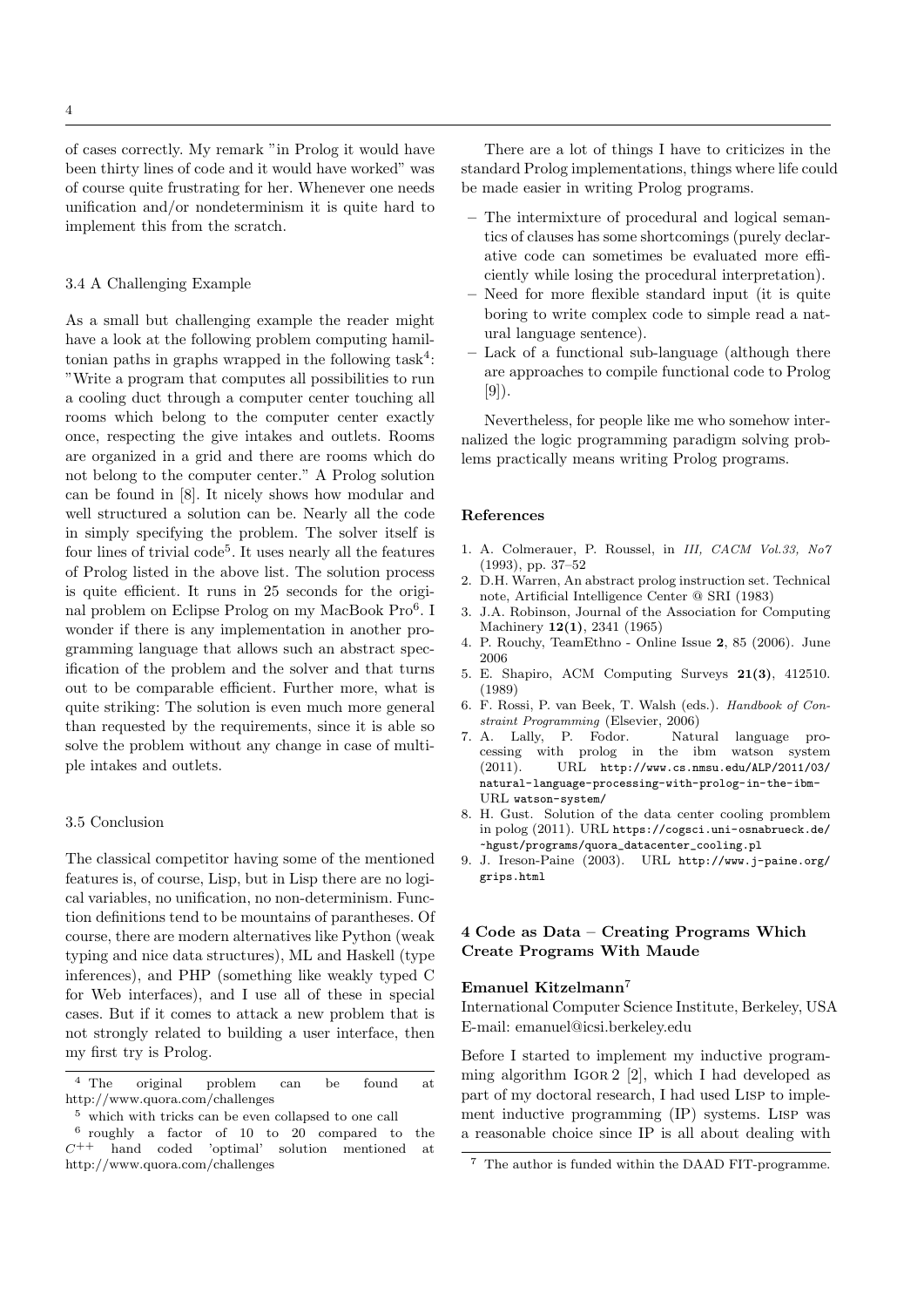code as data. In particular, IP is concerned with synthesizing programs from incomplete specifications such as input/output examples or computation traces. So why did I choose the term-rewriting based language MAUDE [1] to implement IGOR 2?

Igor 2 synthesizes recursive constructor (term rewriting) systems  $(CS<sub>s</sub>)$  from non-recursive CSs that specify the desired functions on parts of their domains. In the simplest case, the specifying CS consists of a number of ground rules and denotes a set of I/O examples. CSs can be seen as first-order functional programs: They consist of equations over algebraic types which are interpreted as reduction rules and may contain constructors in their heads (pattern matching). Fig. 1 shows an example of a specification and the synthesized function.

```
sort NList . ∗∗∗sort/type for lists of natural numbers
op nil : \rightarrow NList [ctor] . *******empty list
op : : Nat NList → NList [ ctor] . ∗∗∗cons
vars x, y, z : Nat . var xs : NList . *** variables
op last : NList → Nat . ∗∗∗signature for last
 ∗∗∗ specification
 eq last (x: \text{nil}) = x .<br>
eq last (x: y: \text{nil}) = y .
 eq last (x:y: nil)eq last (x:y:z: \text{nil}) = z.
                                  ∗∗∗synthesized solution
                                 eq last (x: \text{nil}) = x.
                                 eq last (x:y:xs) = last (y:xs).
```
Fig. 1 Example last: Type and specification (input to IGOR 2) and induced solution (IGOR 2 output) in MAUDE syntax.

I had two (plus one) reasons for choosing MAUDE. First, MAUDE's so-called functional modules, a certain subset of the language, are an extended form of CSs. Hence IGOR 2's objects – specifications and generated programs – are valid MAUDE programs and I didn't need to care about implementing my own object language. Second, Maude has powerful reflection capabilities that facilitate parsing, manipulation and evaluation of Maude code from within Maude programs, just like quoted expressions in LISP can represent code, can be manipulated by list functions and evaluated. (And third: I felt like trying something new.)

Reflection means that for all constructs of MAUDE programs (signatures, terms, equations, complete modules) data structures to represent and manipulate them are implemented in MAUDE's standard library. Metarepresented terms, equations, modules etc. are terms of types Term, Equation, Module etc. and can be rewritten by a Maude program just like any other term. For example, consider a Maude module, let's say a module <sup>M</sup> that contains the two equations of the synthesized solution from Fig. 1. Applying upEqs('M, false) would then yield

eq ' last  $[' \dots [ 'x:\text{Nat}, ' \text{nil} \dots \text{NatList} ] ] = 'x:\text{Nat [none]}$ . eq ' last  $[' - : -[' \times : \mathsf{Nat}, ' - : -[' \times : \mathsf{Nat}, ' \times : \mathsf{NatList}]] =$ ' last  $[' - : -['$ y: Nat,'xs : NatList  $]]$  [none]

which is a term of type EquationSet. Also rewriting and related concepts like matching and substitutions are implemented at the meta-level. For example,

 $metaMatch(upModule('M, false), '...['x:Nat,'xs:NatList]$  ,  $\therefore$  ['1. Nat, ' $\therefore$  ['2. Nat,' nil . NatList]], nil, 0)

returns the term (of type Substitution ):

 $'x:Nat \leftarrow '1.Nat$ ,  $'xs:NatList \leftarrow '...['2.Nat,'nil.NatList]$ .

Two further features that distinguish MAUDE from other (functional) programming languages are subtypes and operator properties like associativity, commutativity etc. which (together with pattern matching) permit succinct definitions of data structures. Figure 2 shows examples for lists and sets.

```
sort NatC . •••• *** a sort for Nat collections
subsort Nat < NatC . ***a Nat is a Nat collection, size 1
op none : \rightarrow NatC [ctor] . *** the empty collection
∗∗∗we define a constructor , to build collections from
∗∗∗ existing ones and make it associative and having none
∗∗∗as id element; the collection now corresponds to a list
op \Box, : NatC NatC \rightarrow NatC [ctor assoc id: none].
var x : Nat . var xs : NatC . *** variables
∗∗∗now getting the last element from a list is just
∗∗∗pattern matching ( like getting its first element)
op last : NatC \rightarrow Nat . eq last ((xs,x)) = x .
reduce last ((1,2,3)) . Result: 3 ***a quick test
∗∗∗let ' s make the collection a set by adding commutativity
∗∗∗and eliminating multiple instances of the same element
op \Box, \Box: NatC NatC \rightarrow NatC [ctor assoc comm id: none].
eq ((x, x)) = x.
reduce ( 1,2,3,2 ) . Result: (1,2,3)
∗∗∗every element can be the first one due to commutativity
op member : Nat NatC \rightarrow Bool.
eq member (x, (x, xs)) = true.
eq member (x, xs) = false [owise].
reduce member(3, (1,2,3,4)). Result: true.
```
Fig. 2 Succinctly defining data structures in MAUDE.

I covered some features that let me chose Maude for implementing IGOR 2, but MAUDE has much more to offer. Types can be parameterized and besides functional modules there are so-called *system modules*, that let you specify and implement concurrent and non-deterministic systems, and even *object-oriented modules*. MAUDE is a logical framework in which more specific languages can be modeled. It is a strictly declarative language and includes a model checker such that properties of a MAUDE program/theory can automatically be checked. The weak points of MAUDE are a rather small library with only few predefined data structures and the lack of suitable input/output handling.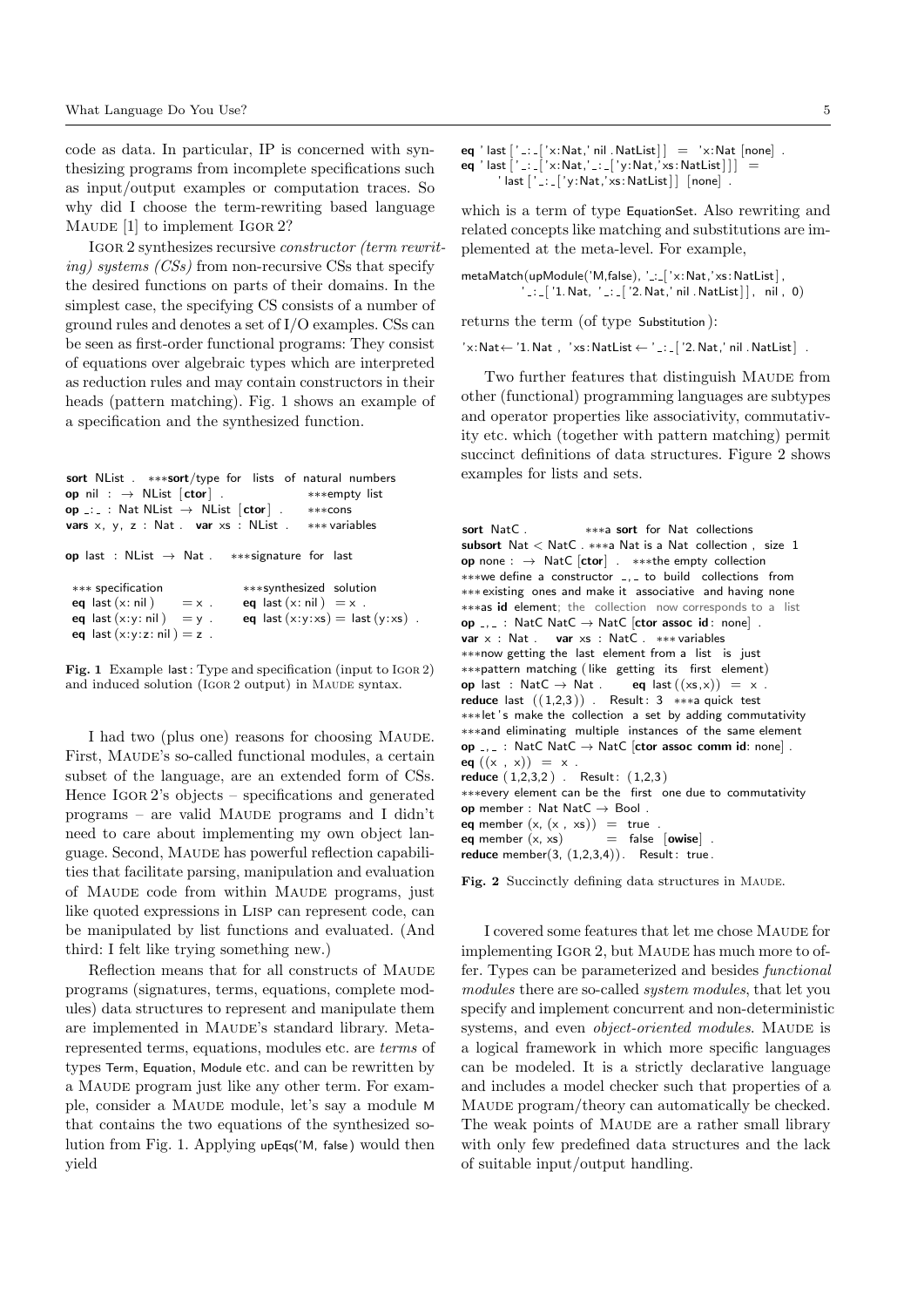# References

- 1. Clavel, M., Durán, F., Eker, S., Lincoln, P., Martí-Oliet, N., Meseguer, J., Talcott, C.: All About Maude - A High-Performance Logical Framework. Springer-Verlag (2007)
- 2. Kitzelmann, E.: A combined analytical and search-based approach for the inductive synthesis of functional programs. Künstliche Intelligenz  $25(2)$ , 179–182 (2011)

## 5 Optimize Runtime, but Also Your Own Time

Malte Helmert Universität Basel Fachbereich Informatik E-mail: malte.helmert@unibas.ch

When Silvia Richter and I started working on the Fast Downward planning system [1] in 2003 with the goal of submitting it to the 4th International Planning Competition, we faced two major challenges:

- 1. Writing fast code: the planner had to be efficient to have a chance at winning the competition.
- 2. Writing code fast: the planner had to be developed quickly to meet the submission deadline.

These are conflicting goals, as efficient implementations take time: programming languages offering the best potential performance tend to work at lower levels of abstraction; maximum performance often requires specifically tailored data structures; and optimization often hurts modularity of code.

However, not all parts of a planning system – or indeed the vast majority of programs – are equally time-critical. A few operations, such as computation of heuristic values, typically require more than 90% of the computation time, yet make up less than 10% of the code. Therefore, our solution for the two challenges above was to write fast code where it mattered, and to write code fast where we could get away with it. For us, this meant using a mix of programming languages: C++ where performance was critical and Python where programmer time was the more important metric to minimize.

In 2004, the planner consisted of about 3K lines of Python code and 5K lines of C++ code. Studies and our own experience show that Python code is usually around a factor of 4 more compact than C++ code that implements identical functionality, which means that roughly 70% of the planner functionality was implemented in Python. Since then, we have integrated many new search algorithms, heuristics and other features into Fast Downward and the balance between the two programming languages has changed somewhat, but we have never regretted the basic decision of using

C++ for program efficiency and Python for programmer efficiency.

In this day and age, the use of  $C++$  to build efficient AI systems probably does not need much explanation, so I only briefly point out that for our purposes, memory efficiency is as important as runtime efficiency; search code can very quickly fill up gigabytes of RAM. Memory efficiency is one of the areas in which  $C++$ shines compared to alternatives like Java.

The use of Python might need a bit more justification since it is still often considered as a "scripting language" to serve as glue between programs written in more traditional programming languages that perform the heavy algorithmic lifting. I believe that this is a mistaken view. Large applications are now routinely being written in modern dynamic object-oriented programming languages like Python and Ruby.<sup>8</sup> The defining characteristic of these programming languages is not that they can be used for "scripting" but that they work at a very high level of abstraction. Python really shines at writing algorithmic code, and in addition to using it for code where constant-factor efficiency is less important [3], I now routinely use it for proof-ofconcept implementations of performance-critical code [4, 2]. We have also used Python very successfully for teaching AI, for example in a general AI practical that covered a diverse range of topics and in a planning practical where a group of students developed a complete domain-independent planning system from scratch over a semester.<sup>9</sup>

In summary, my message is: use the right tool for the right purpose. Efficiency matters, but not everything needs to be equally efficient. Do not be afraid to mix and match. Above all, conserve the most valuable resource at your disposal: your time.

## References

- 1. Helmert, M.: The Fast Downward planning system. JAIR 26, 191–246 (2006)
- 2. Helmert, M., Domshlak, C.: Landmarks, critical paths and abstractions: What's the difference anyway? In: Proc. ICAPS 2009, pp. 162–169 (2009)
- 3. Helmert, M., Röger, G., Karpas, E.: Fast Downward Stone Soup: A baseline for building planner portfolios. In: ICAPS 2011 Workshop on Planning and Learning, pp. 28– 35 (2011)

 $^8\,$  Indeed, almost the complete development tool-chain surrounding our planning system is implemented in Python, including the revision control system we use (Mercurial), the issue tracker (Roundup), wiki engine/website (MoinMoin) and build automation tool (BuildBot).

<sup>9</sup> The resulting pyperplan planner is online at https:// bitbucket.org/malte/pyperplan.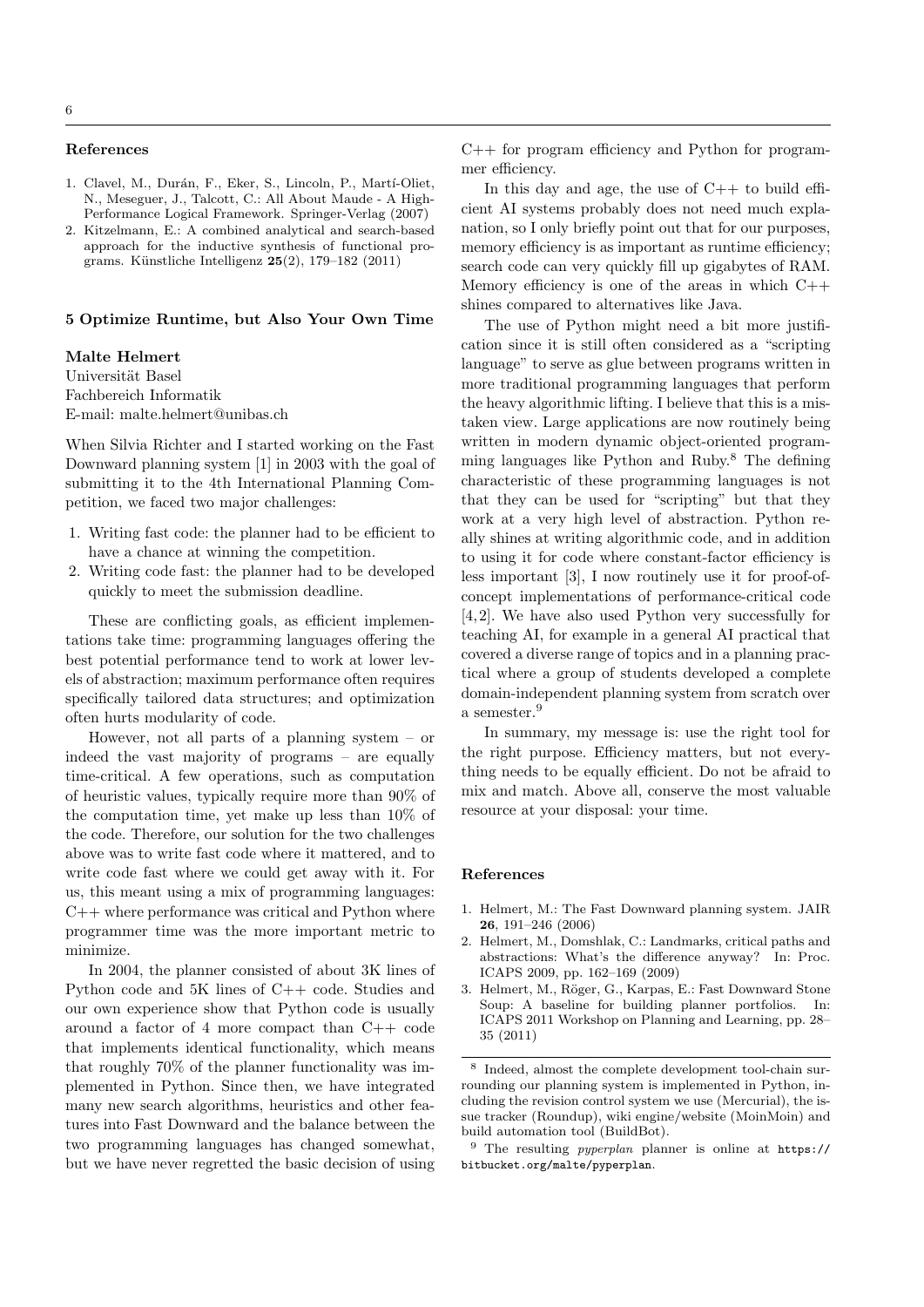4. Richter, S., Helmert, M., Gretton, C.: A stochastic local search approach to vertex cover. In: Proc. KI 2007, pp. 412–426 (2007)

## 6 Why We Develop Intelligent Conversational Agents with Python

# Hendrik Buschmeier, Ramin Yaghoubzadeh, Christian Pietsch, Stefan Kopp

AG Sociable Agents

CITEC, Technische Fakultät, Universität Bielefeld E-mail: hbuschme@TechFak.Uni-Bielefeld.DE

The Sociable Agents Group at the Center of Excellence "Cognitive Interaction Technology" (CITEC) at Bielefeld University aims to develop technical systems that can join humans naturally. This calls for intuitive, socially apt human-machine interaction and we explore how virtual humans and humanoid robots can be equipped with the necessary "interaction intelligence". Our research requires to understand intelligent behaviour in communication, to devise models of the underlying cognitive processes, to realise them in implemented systems and to evaluate them in actual interactions with human users. While a lot of groundwork code for behaviour animation or graphics is written in  $C/C++$ , we have increasingly come to use Python in our research on higher-level A.I. modules.

Python is an interpreted, multi-paradigm language combining procedural, object-oriented and functional aspects with transparent syntax and semantics. It is dynamically typed and has powerful meta-programming capabilities permitting changes to the program even at runtime. At the same time, Python code is easily readable, as it often resembles a description of an algorithm in pseudo-code. These properties facilitate rapid prototyping and testing, with only little structural changes needed to a minimal prototype in order to render a model hypothesis into a fully-fledged working system. This supports our research methodology of iteratively modelling and evaluating hypotheses on cognitive processes in human communication using virtual agents, which may comprise declarative and procedural knowledge structures (e.g., in the case of a dialogue manager or a reasoning strategy).

A further reason for using Python is that it comes with an extensive standard library, while powerful thirdparty libraries for a wide range of relevant A.I. methods are available as well. For example, machine learning and scientific computing frameworks such as SciPy or NumPy, probabilistic reasoning engines like ProbCog, or natural language processing toolkits like NLTK are available. Indeed, Python has become very popular among computational linguists because NLTK provides welldocumented, mature implementations of rule-based as well as machine learning-based techniques for natural language processing [1].

Finally, Python has advantageous features from the software-engineering point of view. Conversational agents are comprehensive cognitive systems with perception, behaviour, reasoning, emotion, attention, language, or knowledge components. Technically, they are developed as distributed systems. Python supports this through availability for different platforms, inter-operability with other languages, and scalability. At the same time, modern approaches to embodied interactive systems pose high demands for close integration of perception and action, for incremental processing, or fine synchronisation of multiple processes, e.g., for different modalities. We have found Python highly useful for implementing middleware layers that provide distributed, incremental processing and different levels of integration between system components.

#### References

- 1. Steven Bird, Edward Loper, and Ewan Klein. Natural Language Processing with Python. O'Reilly, Sebastopol, CA, 2009.
- 2. Dennis Merritt. Python for AI and logic programming. Dr. Dobb's AI Expert Newsletter, August 2005, 2005.
- 3. Peter Norvig. Python for Lisp programmers, 2009. http: //norvig.com/python-lisp.html

# 7 Why We Build Robot Control Systems in ... well, in What?

# Joachim Hertzberg, Jochen Sprickerhof, Thomas Wiemann

Institut für Informatik Universität Osnabrück E-mail: joachim.hertzberg@uos.de

In terms of research, we are working in AI. In particular, we are working on building control software for embedded knowledge-based systems, which some would call autonomous mobile robots, some cognitive robots. To program our share of their control software, we use mainly C++.

Has the decision about the programming language been difficult? No, not really. Has it been been important? Not even that, telling in retrospect. It was purely pragmatic, and, we would say, it was also largely uninteresting. If you wish to advance the state of the art in that type of AI systems, or robots, you should better not attempt to start designing their software with